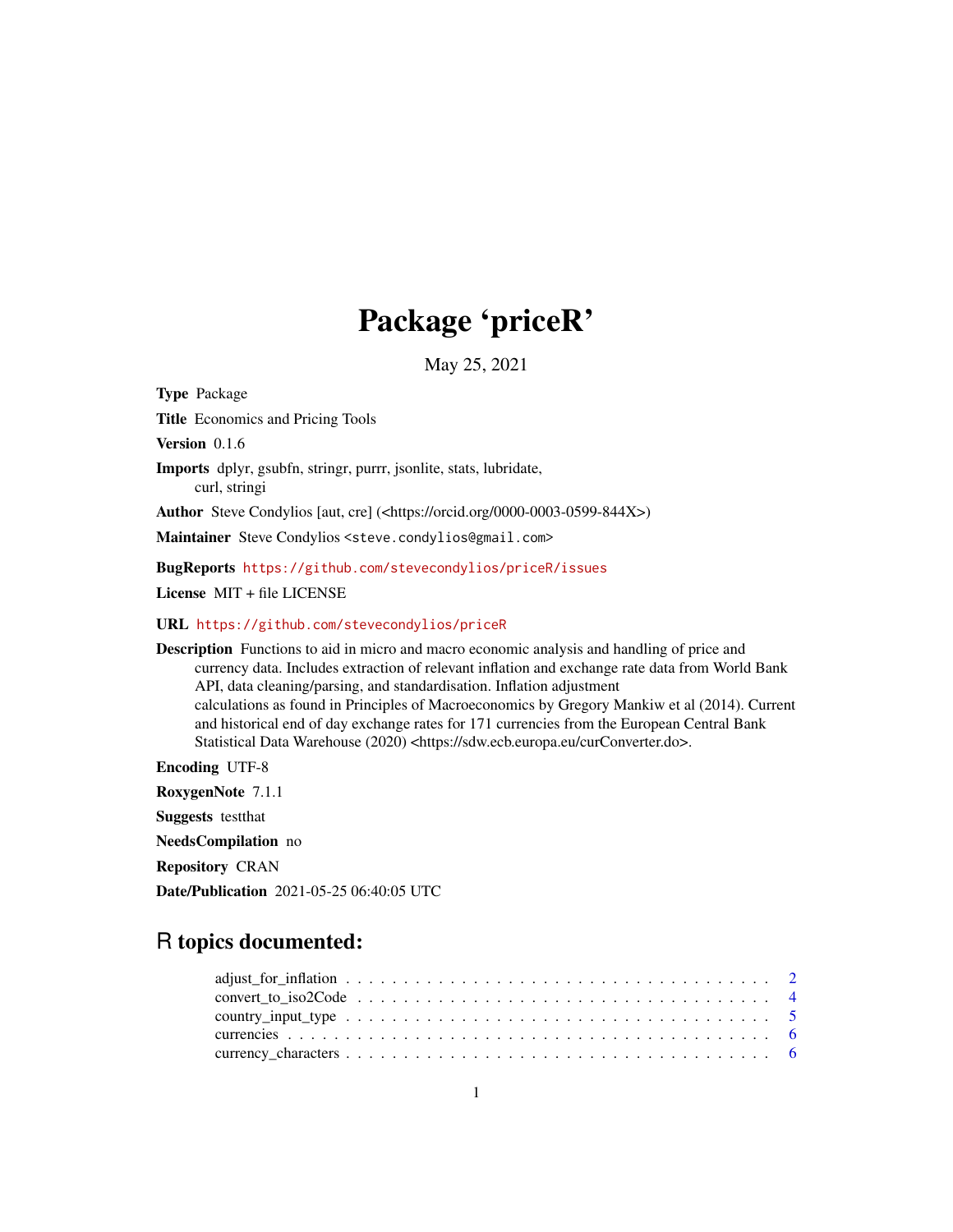<span id="page-1-0"></span>

|       | $format\_currency \ldots \ldots \ldots \ldots \ldots \ldots \ldots \ldots \ldots \ldots \ldots \ldots \ldots 11$ |    |
|-------|------------------------------------------------------------------------------------------------------------------|----|
|       |                                                                                                                  |    |
|       |                                                                                                                  |    |
|       |                                                                                                                  |    |
|       |                                                                                                                  |    |
|       |                                                                                                                  |    |
|       |                                                                                                                  |    |
|       |                                                                                                                  |    |
|       |                                                                                                                  |    |
|       |                                                                                                                  |    |
|       |                                                                                                                  |    |
| Index |                                                                                                                  | 21 |

## adjust\_for\_inflation *Convert nominal prices into real prices*

#### Description

Inflate/deflate prices from any year to any year, using World Bank inflation data and assumptions only where necessary. Typically used for converting past (nominal) values into current (real) values. This uses World Bank inflation data where available, but allows for both historical and future assumptions in extrapolation.

#### Usage

```
adjust_for_inflation(price, from_date, country, to_date, inflation_dataframe,
countries_dataframe, extrapolate_future_method, future_averaging_period, future_rate,
extrapolate_past_method, past_averaging_period, past_rate)
```
#### afi(

)

```
price,
from_date,
country,
to_date,
inflation_dataframe,
countries_dataframe,
extrapolate_future_method,
future_averaging_period,
future_rate,
extrapolate_past_method,
past_averaging_period,
past_rate
```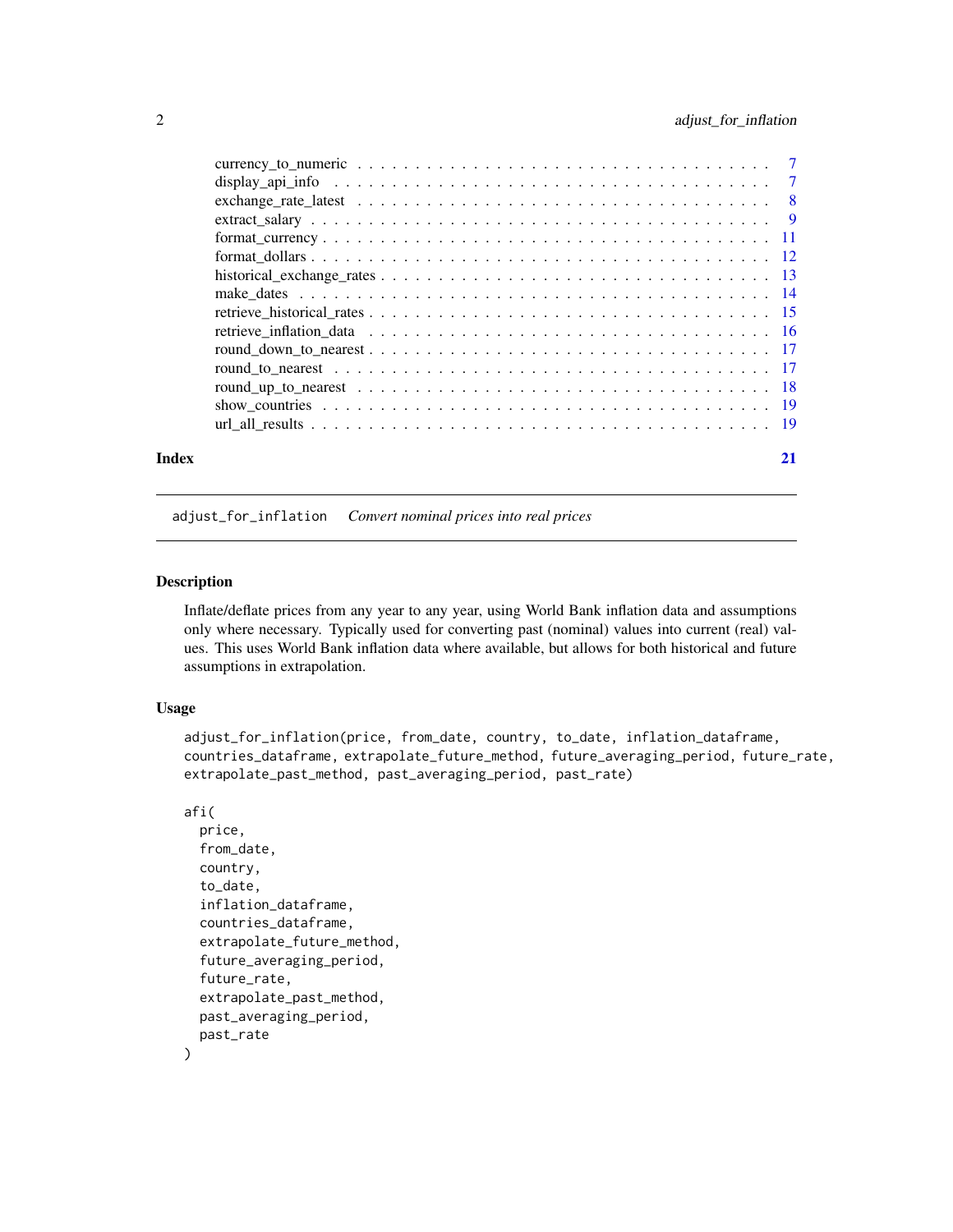## Arguments

| price                     | A price (or prices).                                                                                                                                                                  |
|---------------------------|---------------------------------------------------------------------------------------------------------------------------------------------------------------------------------------|
| from_date                 | A date(s) from which the prices will be converted.                                                                                                                                    |
| country                   | A country or region in whose currency the prices are denominated.                                                                                                                     |
| to_date                   | A date(s) to which the prices will be converted.                                                                                                                                      |
| inflation_dataframe       |                                                                                                                                                                                       |
|                           | The R object (list) representing the JSON retrieved by calling retrieve_inflation_data().                                                                                             |
| countries_dataframe       |                                                                                                                                                                                       |
|                           | The R object (data.frame) representing the JSON retreived by calling show_countries().                                                                                                |
| extrapolate_future_method |                                                                                                                                                                                       |
|                           | The extrapolation method that shall be used if extrapolation into the future is<br>required. Options are 'average' or 'rate'.                                                         |
| future_averaging_period   |                                                                                                                                                                                       |
|                           | The number of recent periods to average in order to extrapolate forward (if 'av-<br>erage' is method being used).                                                                     |
| future_rate               | An assumed rate of inflation to use for extrapolating forward (if 'rate' is method<br>being used).                                                                                    |
| extrapolate_past_method   |                                                                                                                                                                                       |
|                           | The extrapolation method that shall be used if extrapolation from the earliest<br>available data to some even earlier period is required.                                             |
| past_averaging_period     |                                                                                                                                                                                       |
|                           | The number of periods back from the earliest available inflation data for a given<br>country to average in order to extrapolate into the past (if 'average' is method<br>being used). |
| past_rate                 | An assumed rate of inflation to use for extrapolating from the earliest available<br>data to some even earlier period (if 'rate' is method being used).                               |
|                           |                                                                                                                                                                                       |

## Value

A vector of inflation-adjusted prices

## Examples

```
## Not run:
# Assign these variables once
country <- "AU"
inflation_dataframe <- retrieve_inflation_data(country)
countries_dataframe <- show_countries()
# Convert $100 from 2005 into 2017 dollars
adjust_for_inflation(100, 2005, country, to_date = 2017,
inflation_dataframe = inflation_dataframe,
countries_dataframe = countries_dataframe)
```
# [1] 133.9861 # i.e. \$100 in 2005 had the same purchasing power as \$133.99 in 2017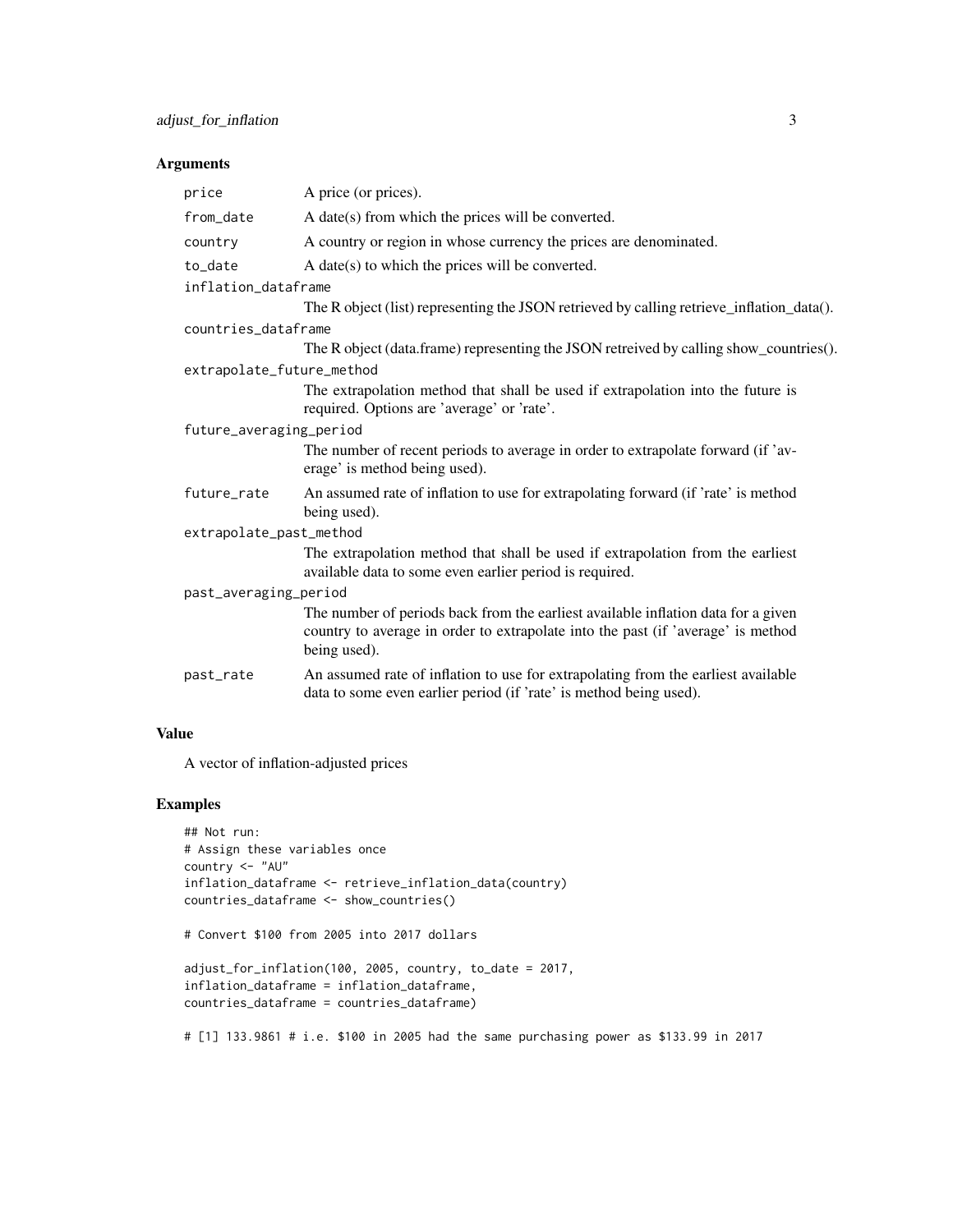<span id="page-3-0"></span>## End(Not run)

convert\_to\_iso2Code *Convert any country input into its iso2Code*

## Description

'convert\_to\_iso2Code' accepts the type of country input and the country, and returns the relevant iso2Code

#### Usage

```
convert_to_iso2Code(country_input_type_string, country, countries_dataframe)
```
#### Arguments

| country_input_type_string |                                                                             |
|---------------------------|-----------------------------------------------------------------------------|
|                           | Either "country_name" or "iso2Code" - use country_input_type(country, coun- |
|                           | tries_dataframe) to determine or assign manually.                           |
| country                   | A country/region name or iso2Code.                                          |
| countries_dataframe       |                                                                             |
|                           | The output of show_countries()                                              |

#### Value

A character vector containing a valid iso2Code

#### Examples

```
## Not run:
```

```
# Assign so as to save on API calls (recommended)
countries_dataframe <- show_countries()
country <- "Australia"
country_input_type_string <- country_input_type(country, countries_dataframe)
convert_to_iso2Code(country_input_type_string, country, countries_dataframe)
# [1] "AU"
```

```
country <- "AU"
country_input_type_string <- country_input_type(country, countries_dataframe)
convert_to_iso2Code(country_input_type_string, country, countries_dataframe)
# [1] "AU"
```
## End(Not run)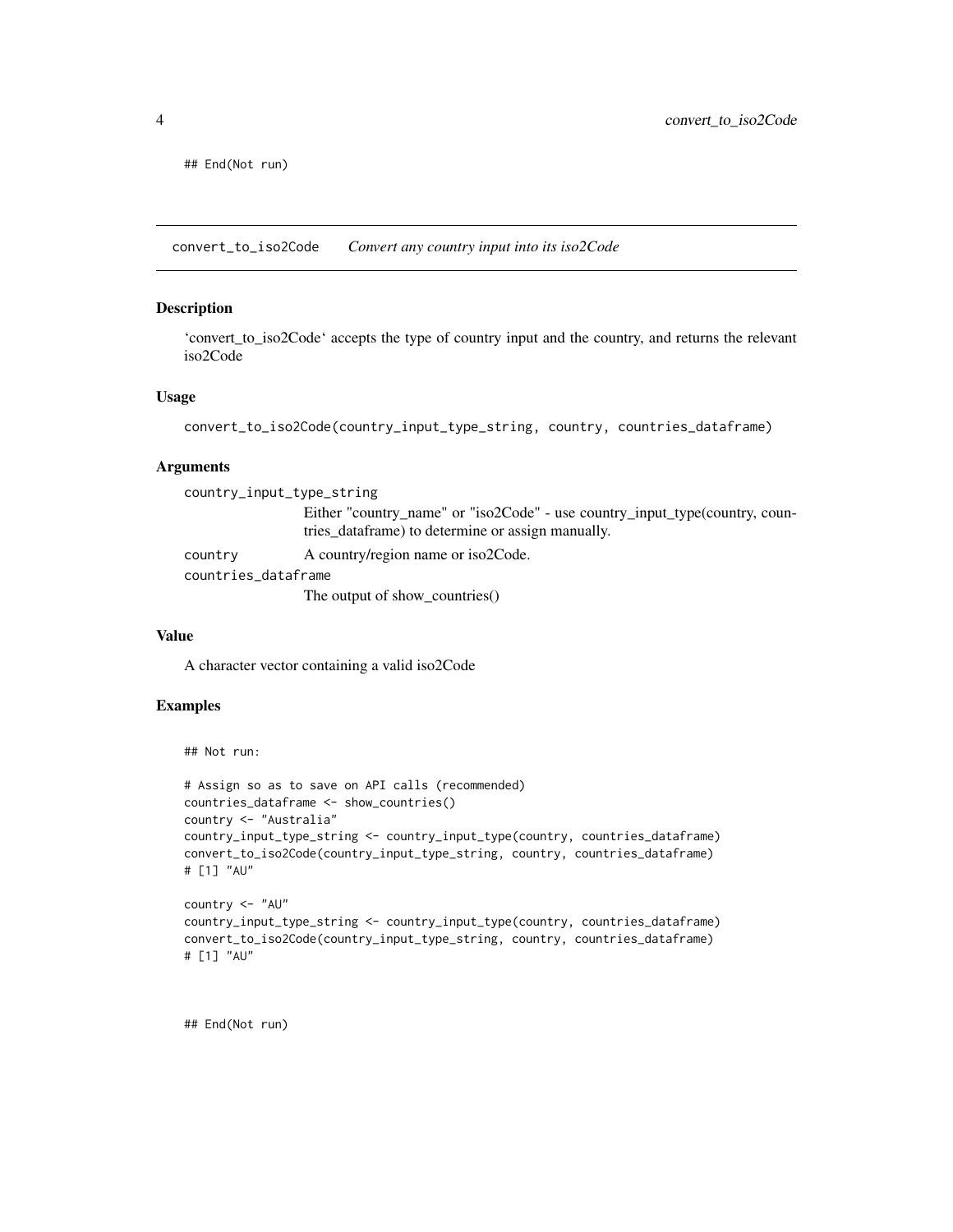<span id="page-4-0"></span>country\_input\_type *Determines whether country input is a country name or iso2Code*

#### Description

Determines whether a string is a country name, an iso2Code, or invalid (not a World Bank API country/region)

#### Usage

```
country_input_type(country_input, countries_dataframe)
```
## Arguments

country\_input A country/region the user wishes to validate (string) E.g. "Australia".

countries\_dataframe

A dataframe containing available iso2Code and country\_name (see show\_countries()).

## Value

A character vector

```
## Not run:
# Assign so as to save on API calls - recommended
countries_dataframe <- show_countries()
 country <- "Australia"
 country_input_type(country, countries_dataframe)
# [1] "country_name"
 country <- "AU"
 country_input_type(country, countries_dataframe)
# [1] "iso2Code"
 country <- "something other than a valid country name or iso2Code"
 country_input_type(country, countries_dataframe)
# [1] "invalid"
## End(Not run)
```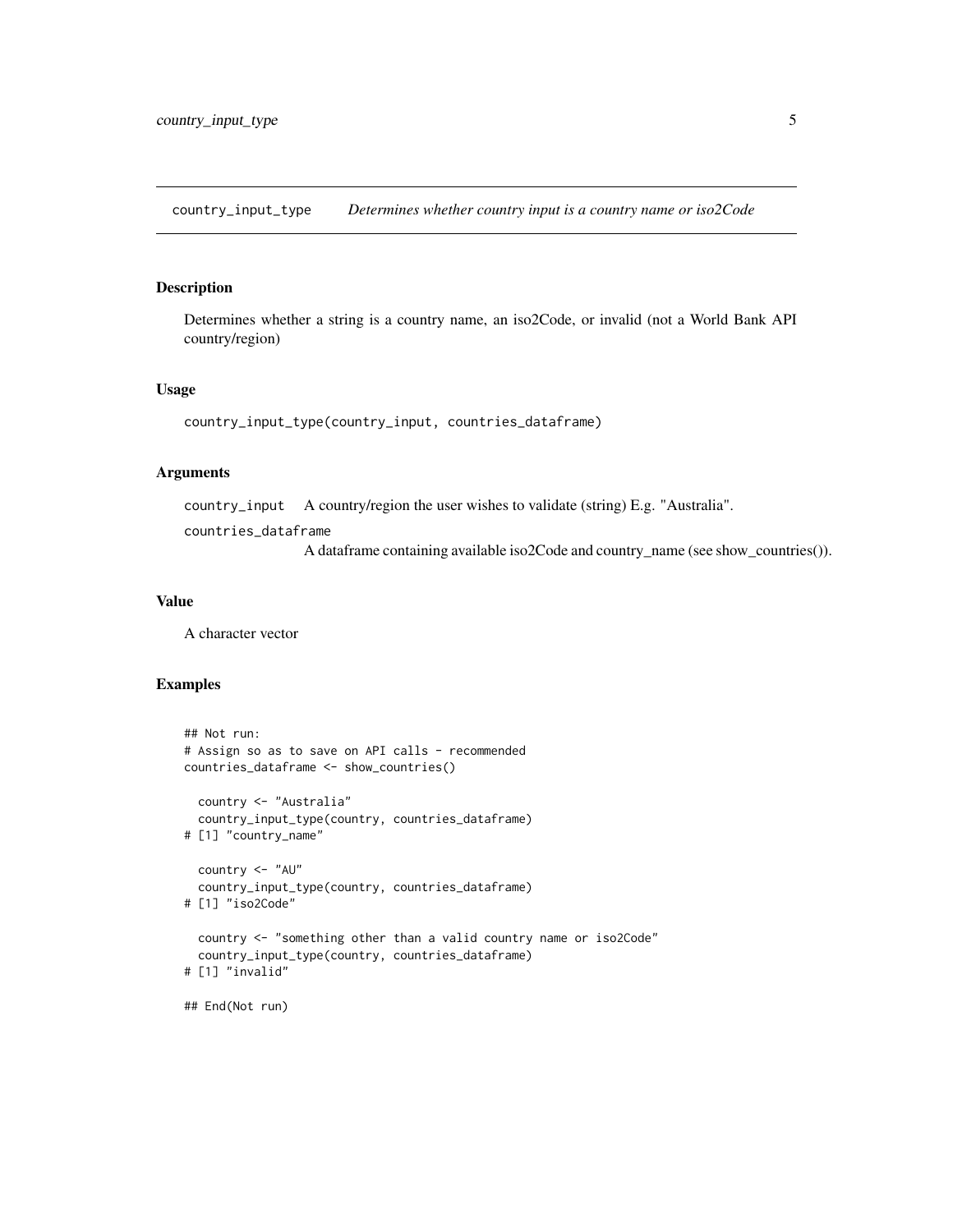<span id="page-5-0"></span>

## Description

Retrieve available currencies and their respective symbols/codes

#### Usage

```
currencies()
```
## Value

A data.frame of available currencies and their respective symbols/codes

## Examples

```
## Not run:
# Display available currencies and their respective symbols/codes
currencies()
# description code
# 1 United Arab Emirates Dirham AED
# 2 Afghan Afghani AFN
# 3 Albanian Lek ALL
# 4 Armenian Dram AMD
         Netherlands Antillean Guilder ANG
# 6 Angolan Kwanza AOA
# 7 Argentine Peso ARS
```
## End(Not run)

currency\_characters *Provide currency characters*

## Description

Provide currency characters

## Usage

```
currency_characters()
```
#### Value

A character vector of currency symbols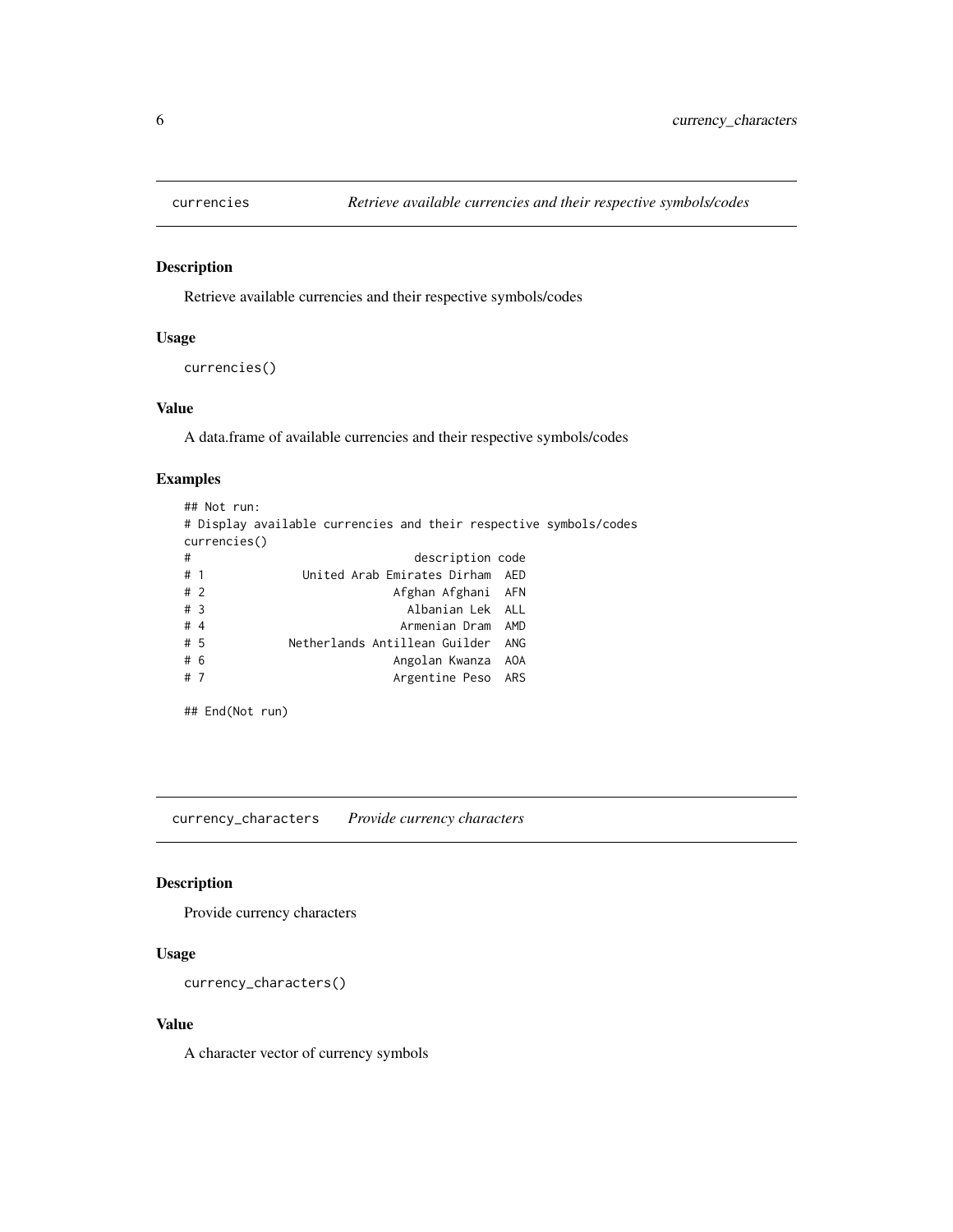## <span id="page-6-0"></span>Examples

currency\_characters()

currency\_to\_numeric *Convert human readable currencies into numeric data*

#### Description

Convert human readable currencies into numeric data

## Usage

currency\_to\_numeric(currency\_text)

#### Arguments

currency\_text Price or vector of prices

## Value

A numeric vector

## Examples

```
library(dplyr)
c("$134,345.05", "£22", "¥30000") %>% currency_to_numeric()
# [1] 134345 22 30000
```
display\_api\_info *Display link to further information*

#### Description

Display link to further information

#### Usage

display\_api\_info()

```
## Not run:
# Display a message indicating where further documentation can be found
```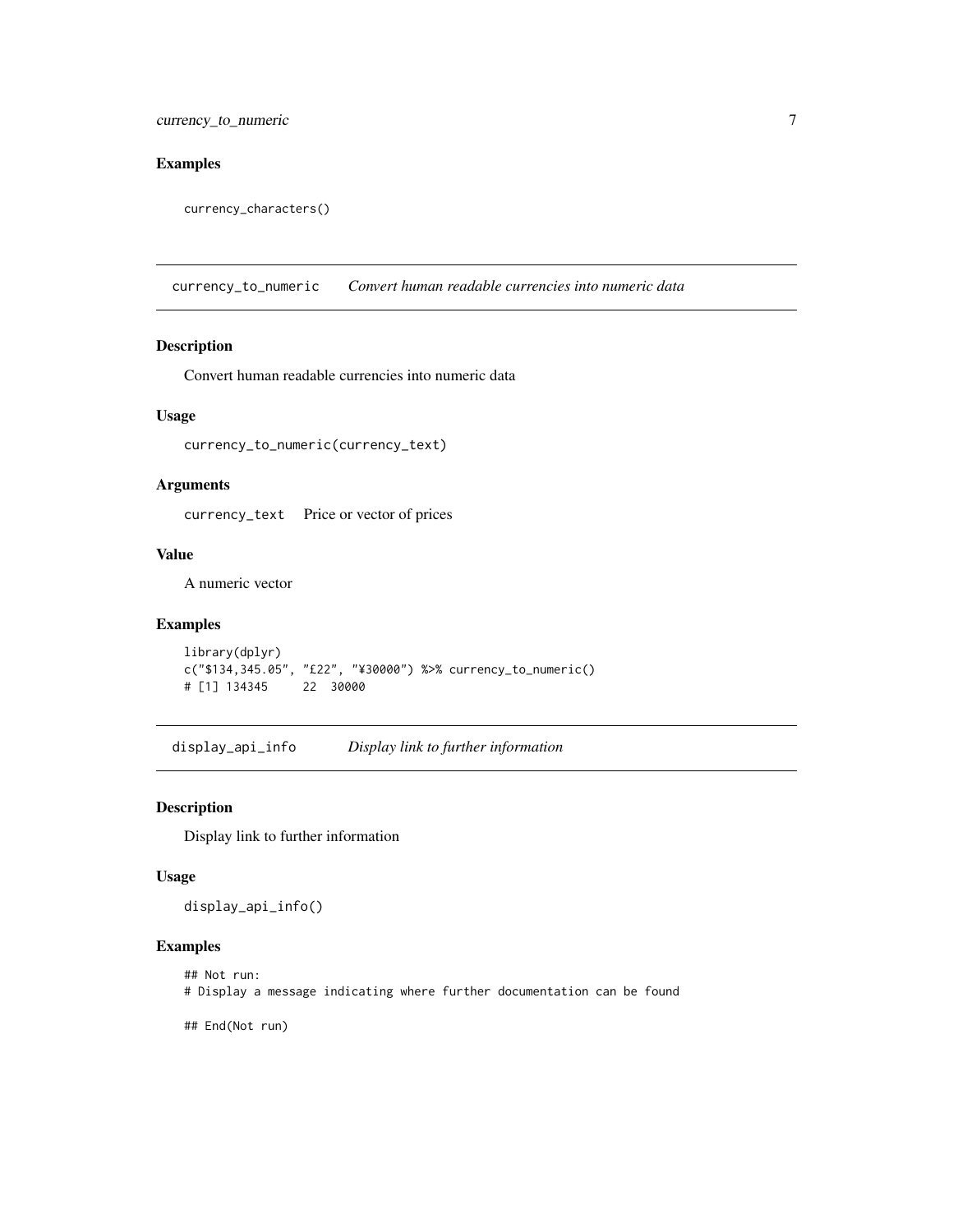<span id="page-7-0"></span>exchange\_rate\_latest *Retrieve the latest exchange rates between the provided currency code*

## Description

Retrieve the latest exchange rates between the provided currency code

## Usage

```
exchange_rate_latest(currency)
```
## Arguments

currency A currency code (see currencies() for supported codes)

#### Value

A data.frame containing the latest exchange rates between the provided currency code and each other available currency

## Examples

## Not run:

|    | exchange_rate_latest("AUD") |            |                                                           |  |  |  |  |  |
|----|-----------------------------|------------|-----------------------------------------------------------|--|--|--|--|--|
|    |                             |            | # Daily AUD exchange rate as at end of day 2020–07–27 GMT |  |  |  |  |  |
| #  |                             |            | currency one_aud_is_equivalent_to                         |  |  |  |  |  |
| #1 |                             | AED        | 2.61894                                                   |  |  |  |  |  |
|    | # 2                         | AFN        | 54.47724                                                  |  |  |  |  |  |
|    | #3                          | <b>ALL</b> | 75.51799                                                  |  |  |  |  |  |
|    | #4                          | AMD        | 343.40193                                                 |  |  |  |  |  |
|    | #5                          | ANG        | 1.26829                                                   |  |  |  |  |  |
|    | #6                          | AOA        | 400.54604                                                 |  |  |  |  |  |
|    |                             |            |                                                           |  |  |  |  |  |

|    |                        | # Defaults to USD |                                                           |  |  |  |  |
|----|------------------------|-------------------|-----------------------------------------------------------|--|--|--|--|
|    | exchange_rate_latest() |                   |                                                           |  |  |  |  |
|    |                        |                   | # Daily USD exchange rate as at end of day 2020-07-27 GMT |  |  |  |  |
| #  |                        |                   | currency one_usd_is_equivalent_to                         |  |  |  |  |
|    | #1                     | AED               | 3.6730                                                    |  |  |  |  |
|    | #2                     | <b>AFN</b>        | 76.4035                                                   |  |  |  |  |
|    | #3                     | <b>ALL</b>        | 105.9129                                                  |  |  |  |  |
| #4 |                        | AMD               | 481.6162                                                  |  |  |  |  |
|    | #5                     | ANG               | 1.7788                                                    |  |  |  |  |
|    | #6                     | AOA               | 561.7599                                                  |  |  |  |  |

## End(Not run)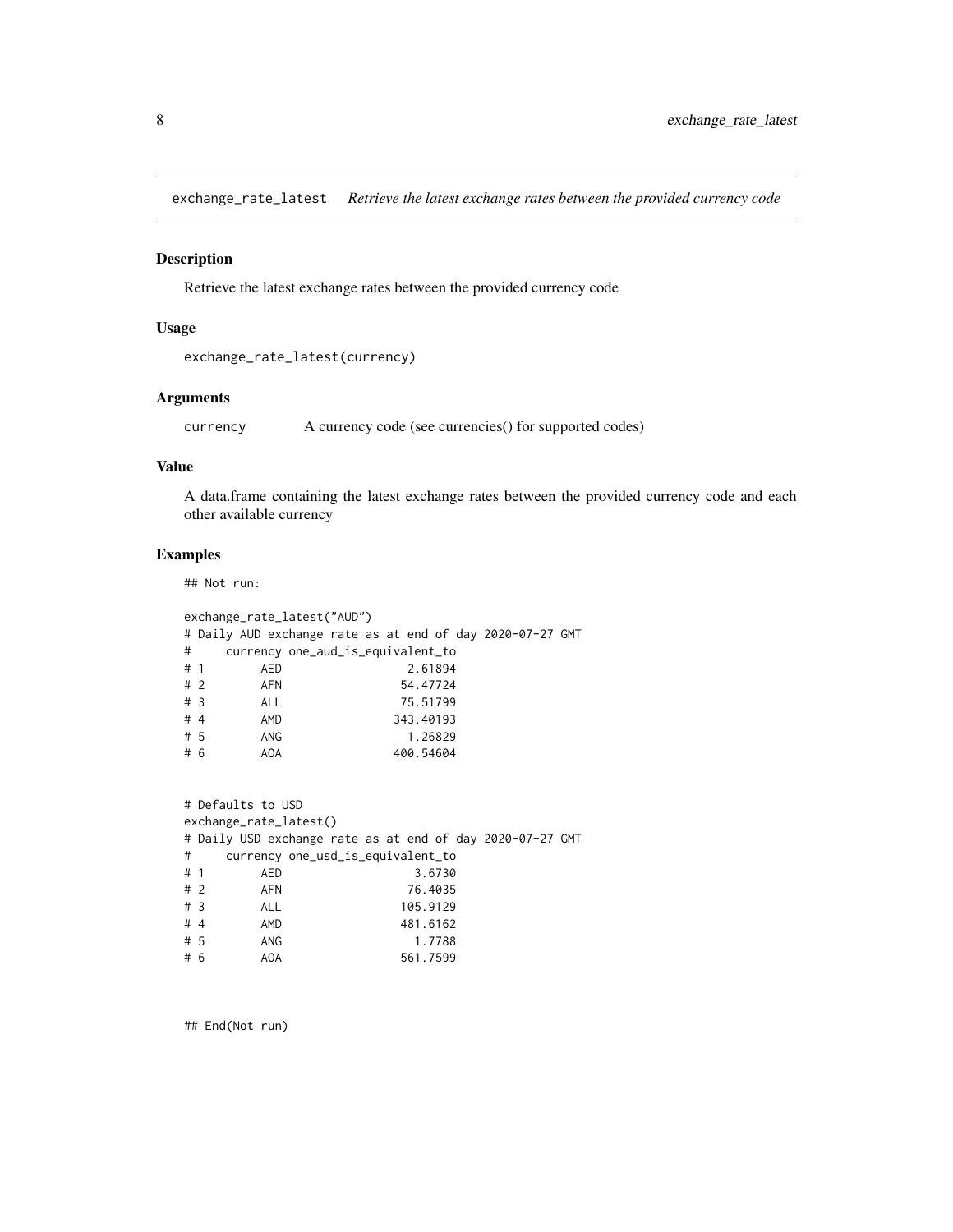<span id="page-8-0"></span>

## Description

Extract numeric salary from text data. 'extract\_salary' automatically converts weekly and hourly rates to amounts per annum.

## Usage

extract\_salary(salary\_text, exclude\_below, exclude\_above, salary\_range\_handling, include\_periodicity, hours\_per\_workday, days\_per\_workweek, working\_weeks\_per\_year)

## Arguments

| salary_text            | A character string, or vector of character strings.                                                                                                                                       |
|------------------------|-------------------------------------------------------------------------------------------------------------------------------------------------------------------------------------------|
| exclude_below          | A lower bound. Anything lower than this number will be replaced with NA.                                                                                                                  |
| exclude_above          | An upper bound. Anything above this number will be replaced with NA.                                                                                                                      |
| salary_range_handling  |                                                                                                                                                                                           |
|                        | A method of handling salary ranges. Defaults to returning an average of the<br>range; can also be set to "max" or "min".                                                                  |
| include_periodicity    |                                                                                                                                                                                           |
|                        | Set to TRUE to return an additional column stating the detected peridicity in the<br>character string. Periodicity is assumed to be 'Annual' unless evidence is found<br>to the contrary. |
| hours_per_workday      |                                                                                                                                                                                           |
|                        | Set assumed number of hours in the workday. Only affects annualisation of rates<br>indentified as Daily. Default is 8 hours.                                                              |
| days_per_workweek      |                                                                                                                                                                                           |
|                        | Set assumed number of days per workweek. Only affects annualisation of rates<br>indentified as Daily. Default is 5 days.                                                                  |
| working_weeks_per_year |                                                                                                                                                                                           |
|                        | Set assumed number of working weeks in the year. Only affects annualisation<br>of rates indentified as Daily or Weekly. Default is 50 weeks.                                              |
| Value                  |                                                                                                                                                                                           |

A data.frame of 1 column, or 2 columns if include\_periodicity is set to TRUE

```
# Provide a salary string and 'extract_salary' and will extract the salary and return it
extract_salary("$160,000 per annum")
# 160000
```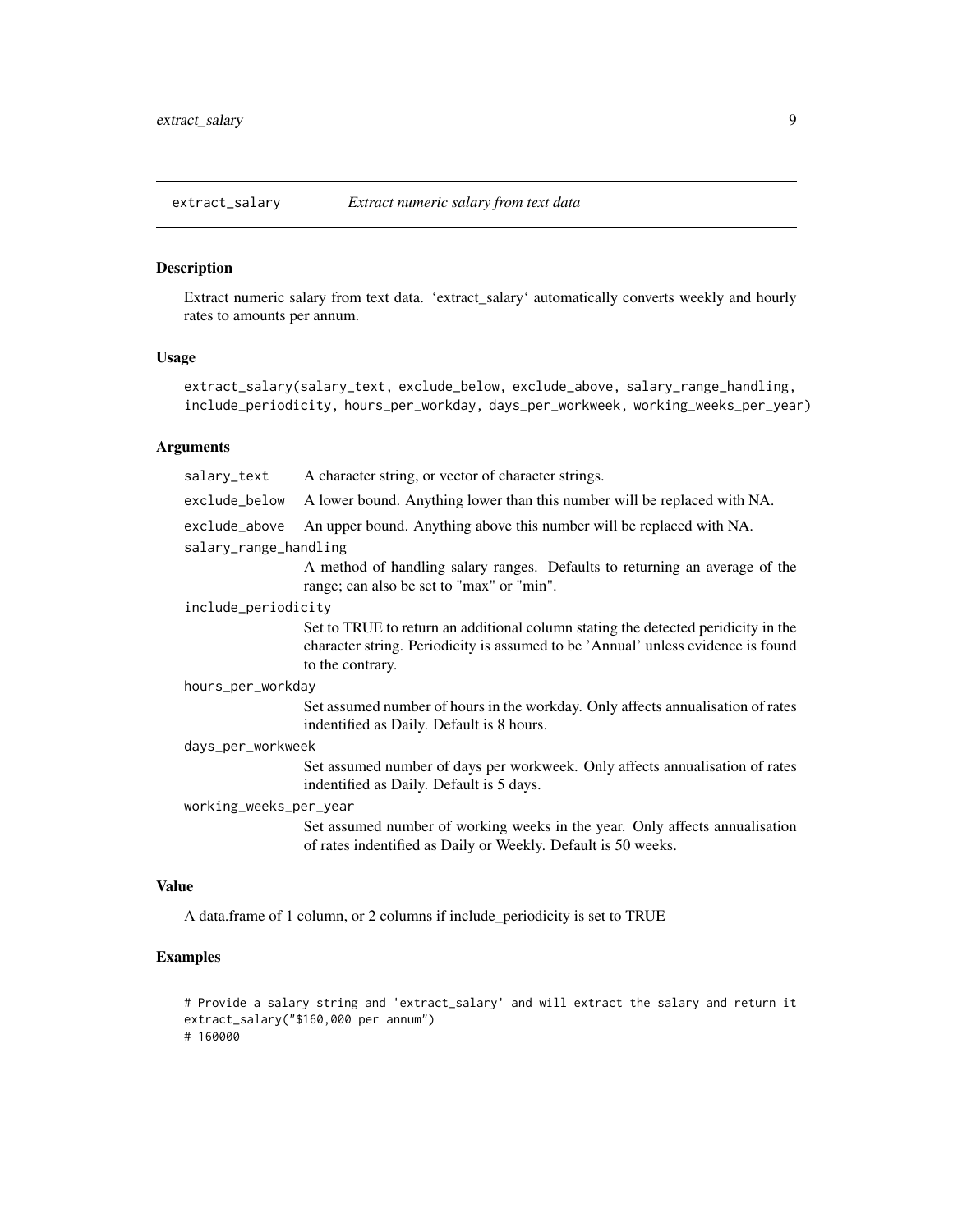```
# If a range is present, the average will be taken by default
extract_salary("$160,000 - $180000.00 per annum")
# 170000
# Take the 'min' or 'max' of a salary range by setting salary_range_handling parameter accordingly
extract_salary("$160,000 - $180000.00 per annum", salary_range_handling = "min")
# 160000
# Extract salaries from character string(s)
annual_salaries <- c("$160,000 - $180000.00 per annum",
                     "$160000.00 - $180000.00 per annum",
                     "$145000 - $155000.00 per annum",
                     "$70000.00 - $90000 per annum",
                     "$70000.00 - $90000.00 per annum plus 15.4% super",
                     "$80000.00 per annum plus 15.4% super",
                     "60,000 - 80,000",
                     "$78,686 to $89,463 pa, plus 15.4% superannuation",
                     "80k - 100k")
extract_salary(annual_salaries)
# 170000 170000 150000 80000 53338 40008 70000 56055 90000
# Note the fifth, sixth, and eighth elements are averages including '15' (undesirable)
# Using exclude_below parameter avoids this (see below)
# Automatically detect, extract, and annualise daily rates
daily_rates <- c("$200 daily", "$400 - $600 per day", "Day rate negotiable dependent on experience")
extract_salary(daily_rates)
# 48000 120000 NA
# Automatically detect, extract, and annualise hourly rates
hourly_rates <- c("$80 - $100+ per hour", "APS6/EL1 hourly rate contract")
extract_salary(hourly_rates)
# 172800 6720
# Note 6720 is undesirable. Setting the exclude_below and exclude_above sensibly avoids this
salaries <- c(annual_salaries, daily_rates, hourly_rates)
# Setting lower and upper bounds provides a catch-all to remove unrealistic results
# Out of bounds values will be converted to NA
extract_salary(salaries, exclude_below = 20000, exclude_above = 600000)
# 170000 170000 150000 80000 80000 80000 70000 84074 90000 48000 120000 NA 172800 NA
# extract_salary automatically annualises hourly and daily rates
# It does so by making assumptions about the number of working weeks in a year,
# days per workweek, and hours per workday
```

```
# And the assumed number of hours per workday can be changed from the default (8)
```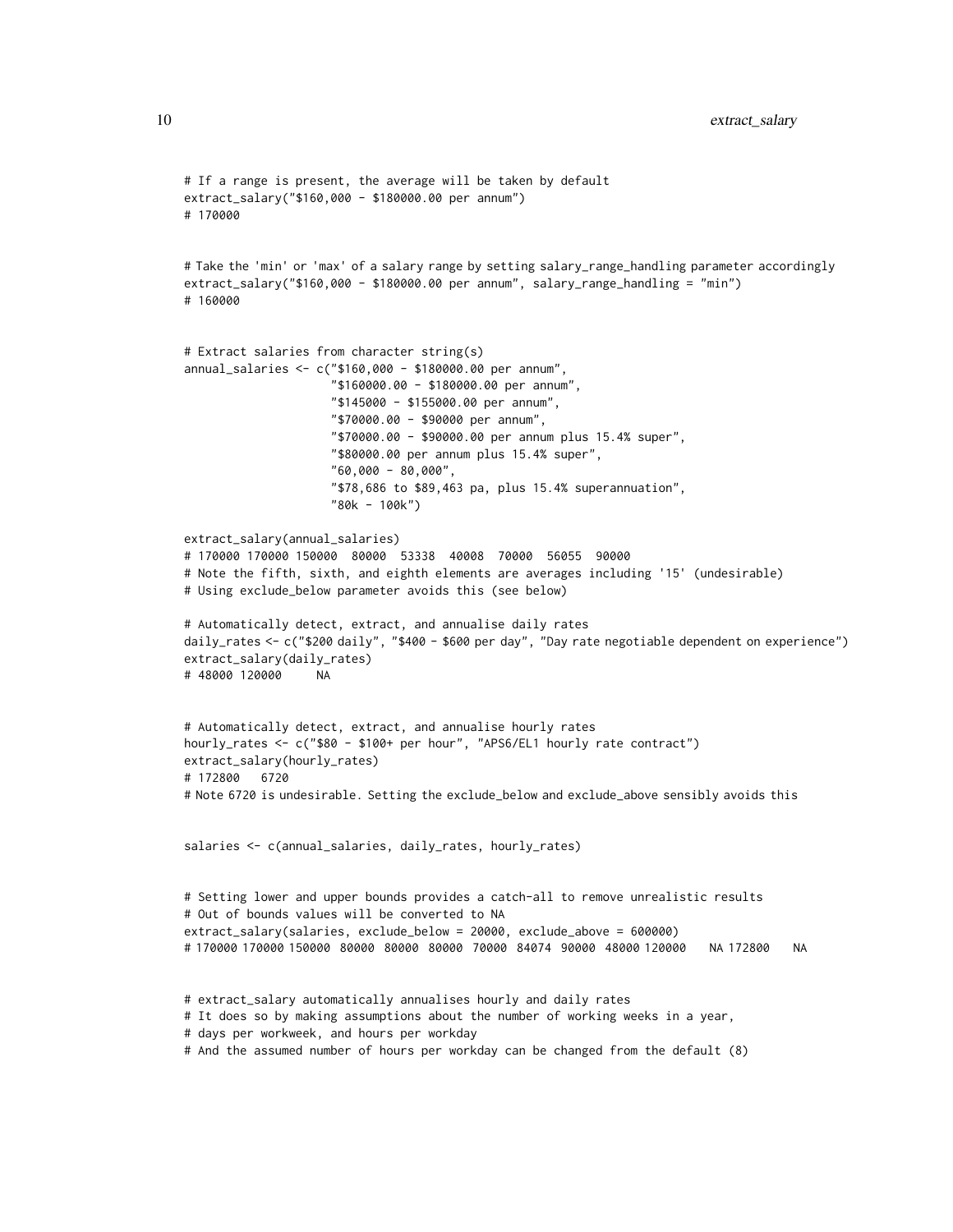## <span id="page-10-0"></span>format\_currency 11

```
# The assumed number of workdays per workweek can be changed from the default (5)
# The assumed number of working weeks in year can be changed from the default (50)
# E.g.
extract_salary(salaries, hours_per_workday = 7, days_per_workweek = 4,
              working_weeks_per_year = 46, exclude_below = 20000)
# 170000 170000 150000 80000 53338 40008 70000 56055 90000 36800 92000 NA 115920 NA
```

```
# To see which salaries were detected as hourly or weekly, set include_periodicity to TRUE
extract_salary(salaries, include_periodicity = TRUE, exclude_below = 20000)
```
# salary periodicity

| # | 1              | 170000 | Annual |
|---|----------------|--------|--------|
| # | - 2            | 170000 | Annual |
| # | 3              | 150000 | Annual |
| # | $\overline{4}$ | 80000  | Annual |
|   | #5             | 80000  | Annual |
| # | 6              | 80000  | Annual |
| # | 7              | 70000  | Annual |
| # | 8              | 84074  | Annual |
| # | 9              | 90000  | Annual |
| # | 10             | 48000  | Daily  |
| # | 11             | 120000 | Daily  |
|   | # 12           | NA     | Daily  |
|   | # 13           | 172800 | Hourly |
| # | 14             | ΝA     | Hourly |

| Make numeric currency values human readable | format_currency |
|---------------------------------------------|-----------------|
|---------------------------------------------|-----------------|

## Description

Make numeric currency values human readable

## Usage

```
format_currency(amount, symbol, digits)
```
## Arguments

| amount | Price or vector of prices (character, numeric, or integer)                        |
|--------|-----------------------------------------------------------------------------------|
| symbol | Symbol to prepend to amount (e.g. \$) see: currency characters()                  |
| digits | The number of decimal places. Set equal to 2 to include cents (defaults to 0 i.e. |
|        | whole major currency units)                                                       |

## Value

A character vector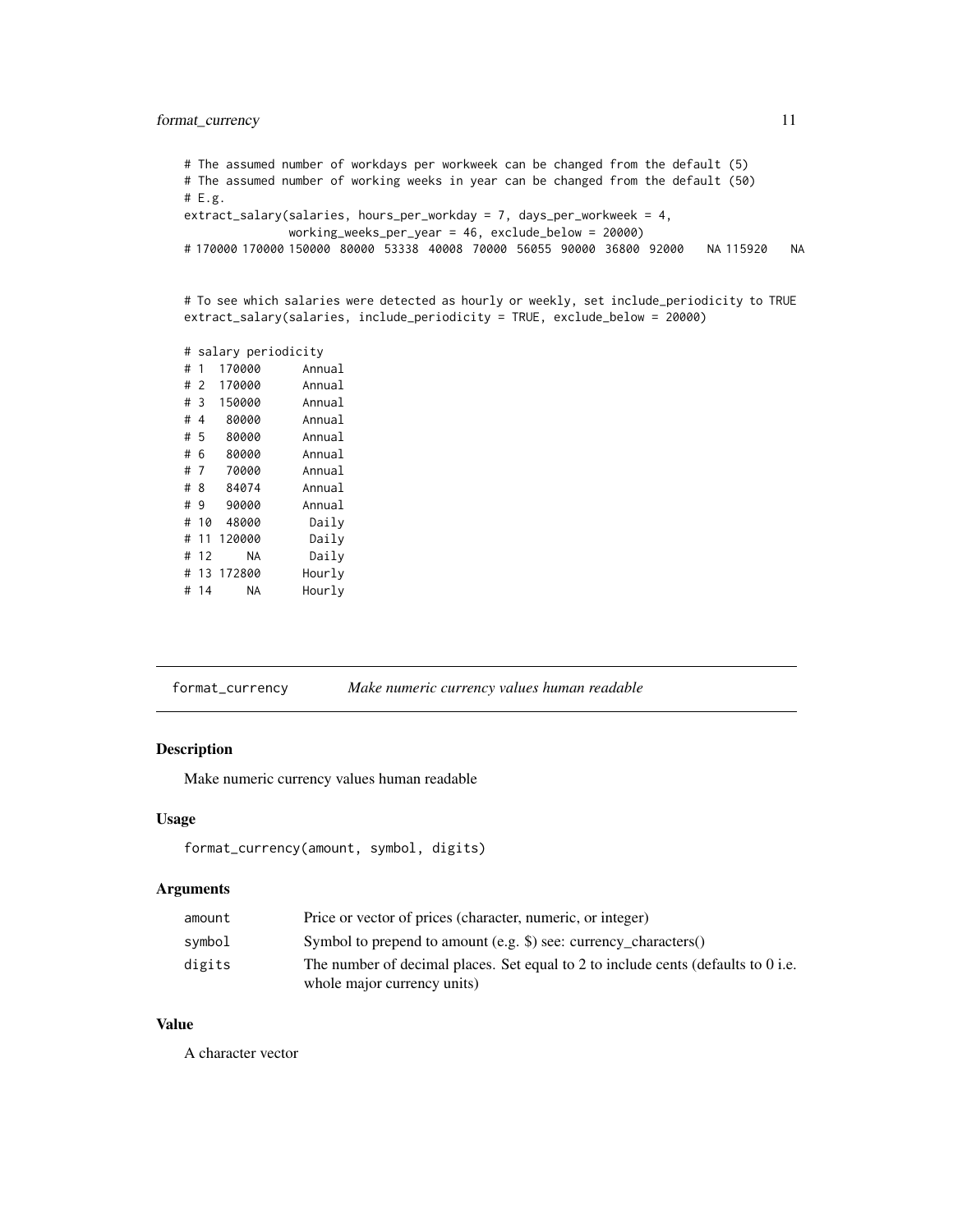## Examples

```
# format_currency("2423562534234", "$")
# "$2,423,562,534,234"
# format_currency("2423562534234.876", "$", 0)
# "$2,423,562,534,234.88"
# format_currency("2423562534234.876", "$", 2)
# "$2,423,562,534,234.88"
# format_currency("2423562534234", "¥", 2)
# "¥2,423,562,534,234.00"
# format_currency() is vectorized and can accept vector arguments
format_currency(c("2423562534234", "20"), c("¥", "$"), c(1, 2))
# "¥2,423,562,534,234.0" "$20.0"
```
format\_dollars *Make numeric currency values human readable*

## Description

Make numeric currency values human readable

#### Usage

```
format_dollars(amount, digits)
```
## Arguments

| amount | Price or vector of prices (character, numeric, or integer)                                          |
|--------|-----------------------------------------------------------------------------------------------------|
| digits | The number of decimal places. Set equal to 2 to include cents (defaults to 0 i.e.<br>whole dollars) |
|        |                                                                                                     |

#### Value

A character vector

## Examples

```
# format_dollars("2423562534234")
```
# "\$2,423,562,534,234"

# format\_dollars("2423562534234.876", 0)

```
# "$2,423,562,534,234"
```
<span id="page-11-0"></span>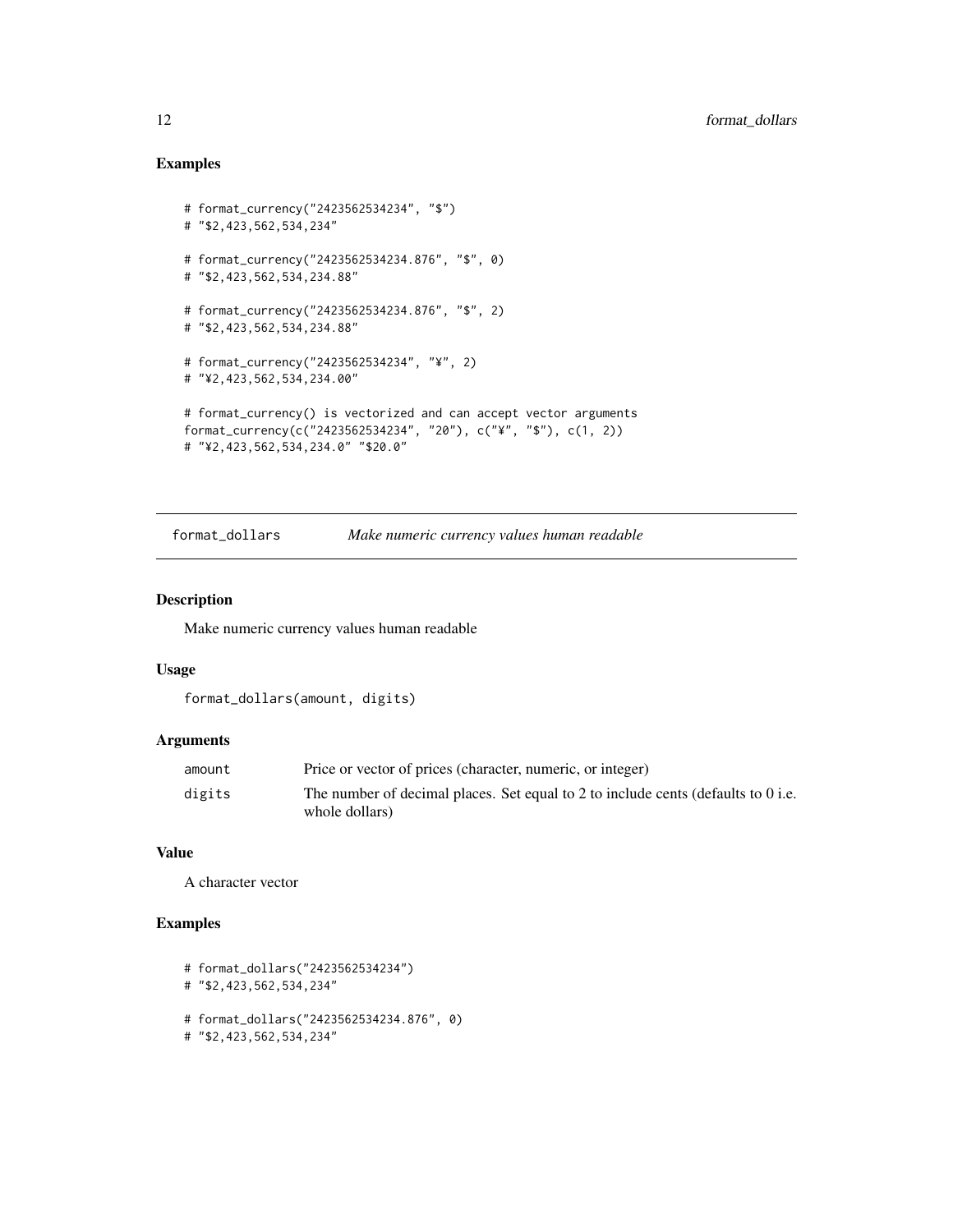```
# format_dollars("2423562534234.876", 2)
# "$2,423,562,534,234.88"
# format_dollars("2423562534234", 2)
# "$2,423,562,534,234.00"
```
historical\_exchange\_rates

*Retrieve historical exchange rates*

## Description

Retrieves historical exchange rates between a currency pair

#### Usage

```
historical_exchange_rates(from, to, start_date, end_date)
```
## Arguments

| from       | A currency code (see currencies) for supported codes) |
|------------|-------------------------------------------------------|
| to         | A currency code                                       |
| start_date | A start date (of the form $"2010-01-01"$ )            |
| end date   | An end date                                           |

#### Value

A data.frame containing exchange rate data for select currency pair

```
## Not run:
# Note date range >365 days', and returns 912 rows (as expected)
historical_exchange_rates("USD", to = "AUD", start_date = "2018-01-01", end_date = "2020-06-30")
historical_exchange_rates("USD", to = "AUD",
                          start_date = "2020-01-01", end_date = "2020-06-30")
historical_exchange_rates("AUD", to = "USD",
                          start_date = "2010-01-01", end_date = "2020-06-30")
historical_exchange_rates("AUD", to = "USD",
                          start_date = "2010-01-01", end_date = "2020-06-30")
```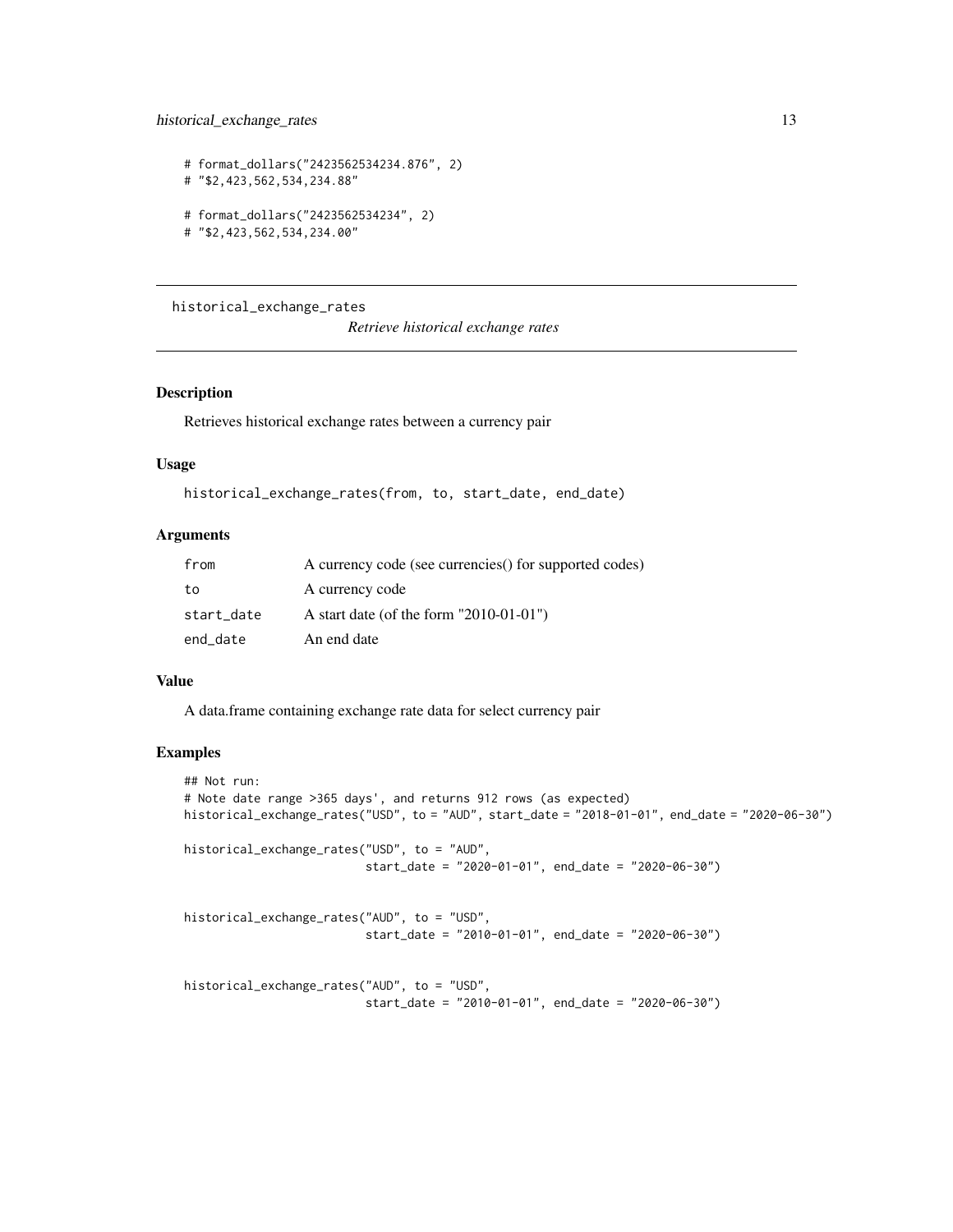<span id="page-13-0"></span>## End(Not run)

make\_dates *Creates date ranges so as to batch up large API calls into many smaller ones*

#### Description

Creates date ranges so as to batch up large API calls into many smaller ones

#### Usage

```
make_dates(start_date, end_date, n_days)
```
#### Arguments

| start date | A start date (of the form $"2010-01-01"$ ) |
|------------|--------------------------------------------|
| end date   | An end date                                |
| n_days     | The maximum number of days in each period  |

#### Value

A data.frame containing start and end dates for periods of length no longer than n\_days

```
# Simple test
start_date = "2010-01-01"
end_date = "2020-06-30"
n\_days = 365priceR:::make_dates(start_date, end_date, n_days)
# With lots of periods
start_date = "2010-01-01"
end_date = "2020-06-30"
n\_days = 20priceR:::make_dates(start_date, end_date, n_days)
# Less than one period
start_date = "2020-01-01"
end_date = "2020-06-30"
n_days = 365
priceR:::make_dates(start_date, end_date, n_days)
# 366 days (note 2020 was a leap year)
start_date = "2019-07-30"
```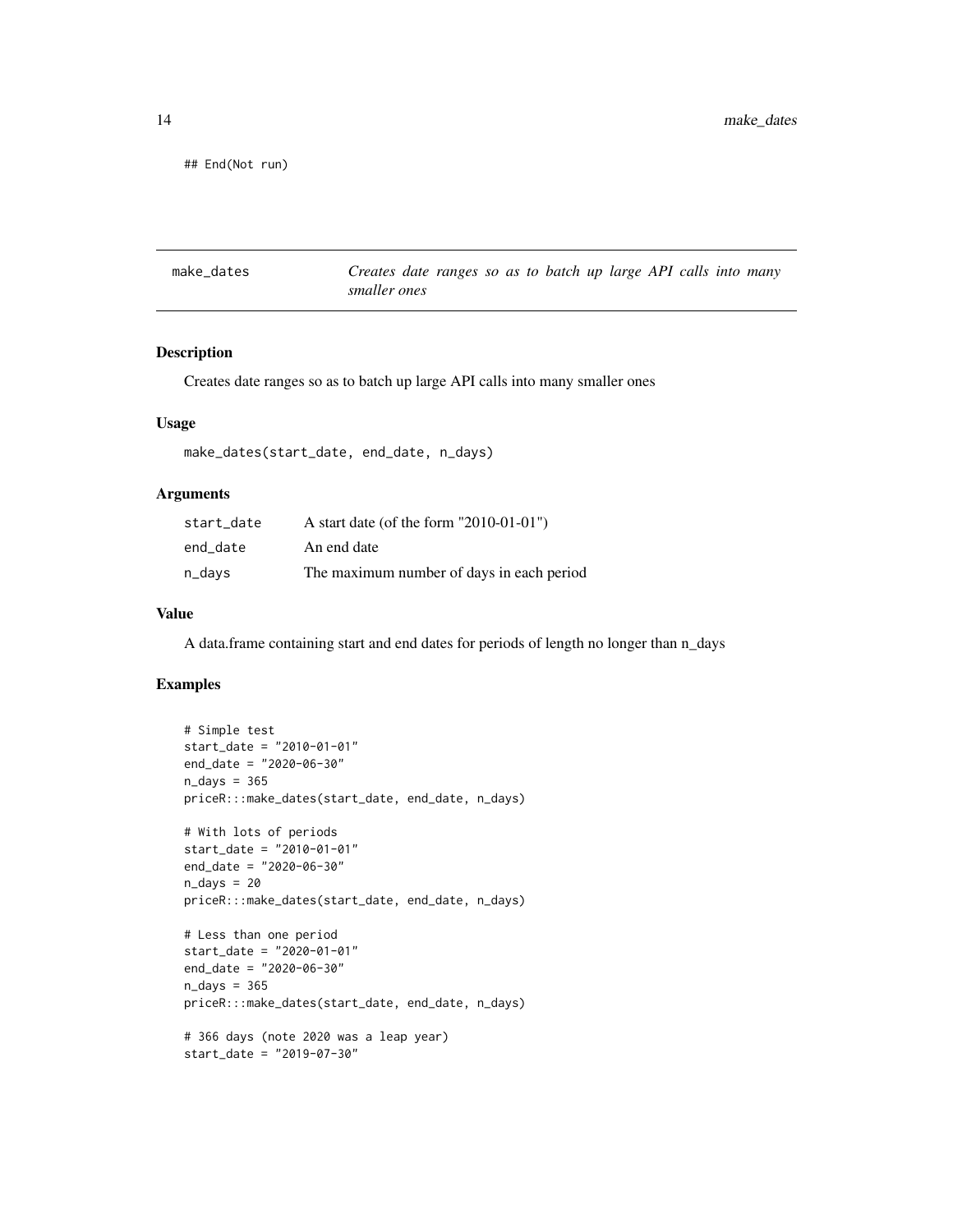## <span id="page-14-0"></span>retrieve\_historical\_rates 15

```
end_date = "2020-07-29"
n\_days = 365priceR:::make_dates(start_date, end_date, n_days)
# 365 days
start_date = "2019-07-30"
end_date = "2020-07-28"
n_days = 365
priceR:::make_dates(start_date, end_date, n_days)
# 1095 days (3 years)
start_date = "2019-07-30"
end_date = "2022-07-28"
n_days = 365
priceR:::make_dates(start_date, end_date, n_days)
```
retrieve\_historical\_rates

*Retrieve historical exchange rates*

## Description

Retrieves historical exchange rates between a currency pair - retrieves max. 365 days' data

#### Usage

```
retrieve_historical_rates(from, to, start_date, end_date)
```
#### Arguments

| from       | A currency code (see currencies) for supported codes) |
|------------|-------------------------------------------------------|
| to         | A currency code                                       |
| start_date | A start date (of the form $"2010-01-01"$ )            |
| end_date   | An end date                                           |

#### Value

A data.frame containing exchange rate data for select currency pair

```
## Not run:
# Note date range >365 days', yet only 365 days' returned.
# Use historical_exchange_rates() for > 365 days'.
priceR:::retrieve_historical_rates("USD", to = "AUD",
                                   start_date = "2018-01-01",
                                   end_date = "2020-06-30")
```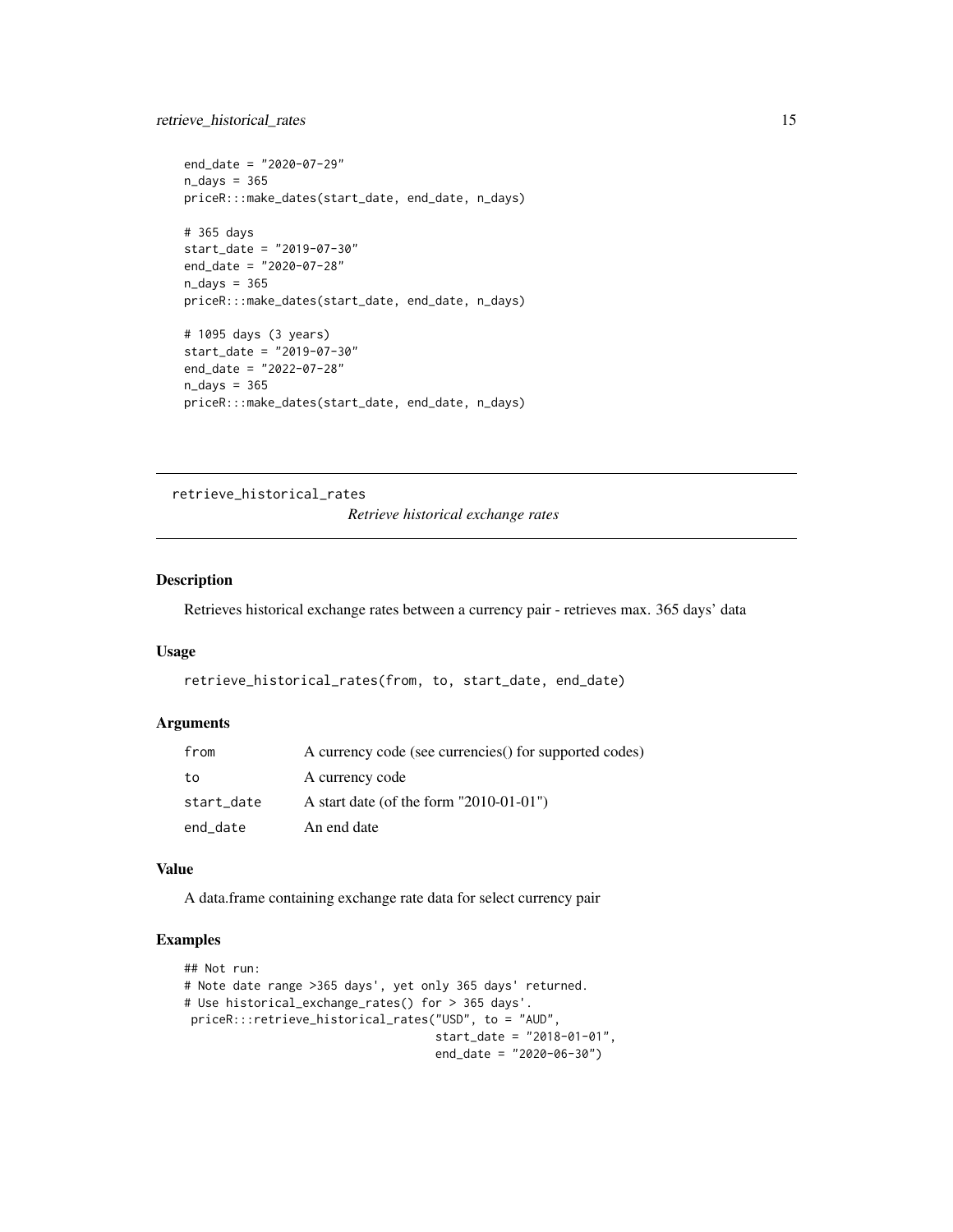<span id="page-15-0"></span>## End(Not run)

retrieve\_inflation\_data

*Retrieve historical inflation data*

#### Description

Retrieve inflation data for any country/region (using iso2Code or country\_name)

#### Usage

retrieve\_inflation\_data(country, countries\_dataframe)

#### Arguments

| country             | A country name or iso2code (see show countries) for complete list of available                              |  |
|---------------------|-------------------------------------------------------------------------------------------------------------|--|
|                     | inputs).                                                                                                    |  |
| countries dataframe |                                                                                                             |  |
|                     | The output from show_countries(). It is optional, but if not provided, it will be<br>retrieved via the API. |  |

#### Value

A data.frame containing inflation data from World Bank API for specified country

```
## Not run:
# Retrieve inflation data for any country (or iso2Code)
country <- "AU"
inflation_dataframe <- retrieve_inflation_data(country)
country <- "Australia"
countries_dataframe <- show_countries()
inflation_dataframe <- retrieve_inflation_data(country, countries_dataframe)
## End(Not run)
# inflation_dataframe
# indicator.id indicator.value country.id country.value value
# FP.CPI.TOTL.ZG Inflation, consumer prices (annual %) AU Australia <NA>
# FP.CPI.TOTL.ZG Inflation, consumer prices (annual %) AU Australia 1.94864
# FP.CPI.TOTL.ZG Inflation, consumer prices (annual %) AU Australia 1.27699
# FP.CPI.TOTL.ZG Inflation, consumer prices (annual %) AU Australia 1.50836
# Etc
```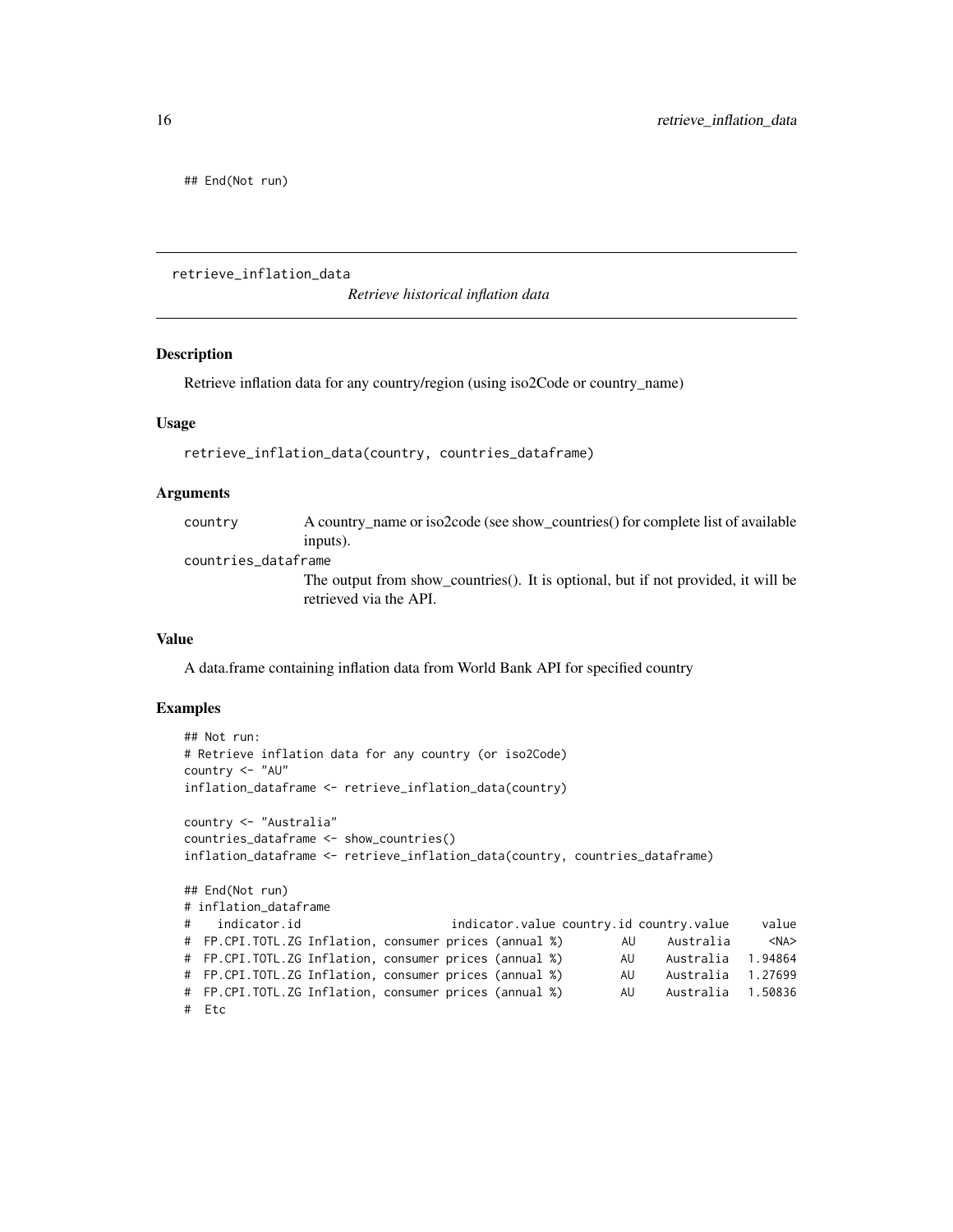<span id="page-16-0"></span>round\_down\_to\_nearest *Round prices down to the nearest specified increment*

## Description

Round prices down to the nearest specified increment

## Usage

```
round_down_to_nearest(amount, to_nearest)
```
## Arguments

| amount     | Price to be rounded                               |
|------------|---------------------------------------------------|
| to nearest | Increment to which price is to be rounded down to |

## Examples

```
# Round down to nearest 0.05 (5c)
library(dplyr)
prices <- c(4.45, 5.22, 0.16, 27.88, 112.19)
prices %>% round_down_to_nearest(0.05)
```

```
# Round down to nearest $10
prices <- c(4.45, 5.22, 0.16, 27.88, 112.19)
prices %>% round_down_to_nearest(10)
```
round\_to\_nearest *Round prices to the nearest specified increment*

## Description

Round prices to the nearest specified increment

## Usage

round\_to\_nearest(amount, to\_nearest)

## Arguments

| amount     | Price to be rounded                          |
|------------|----------------------------------------------|
| to_nearest | Increment to which price is to be rounded to |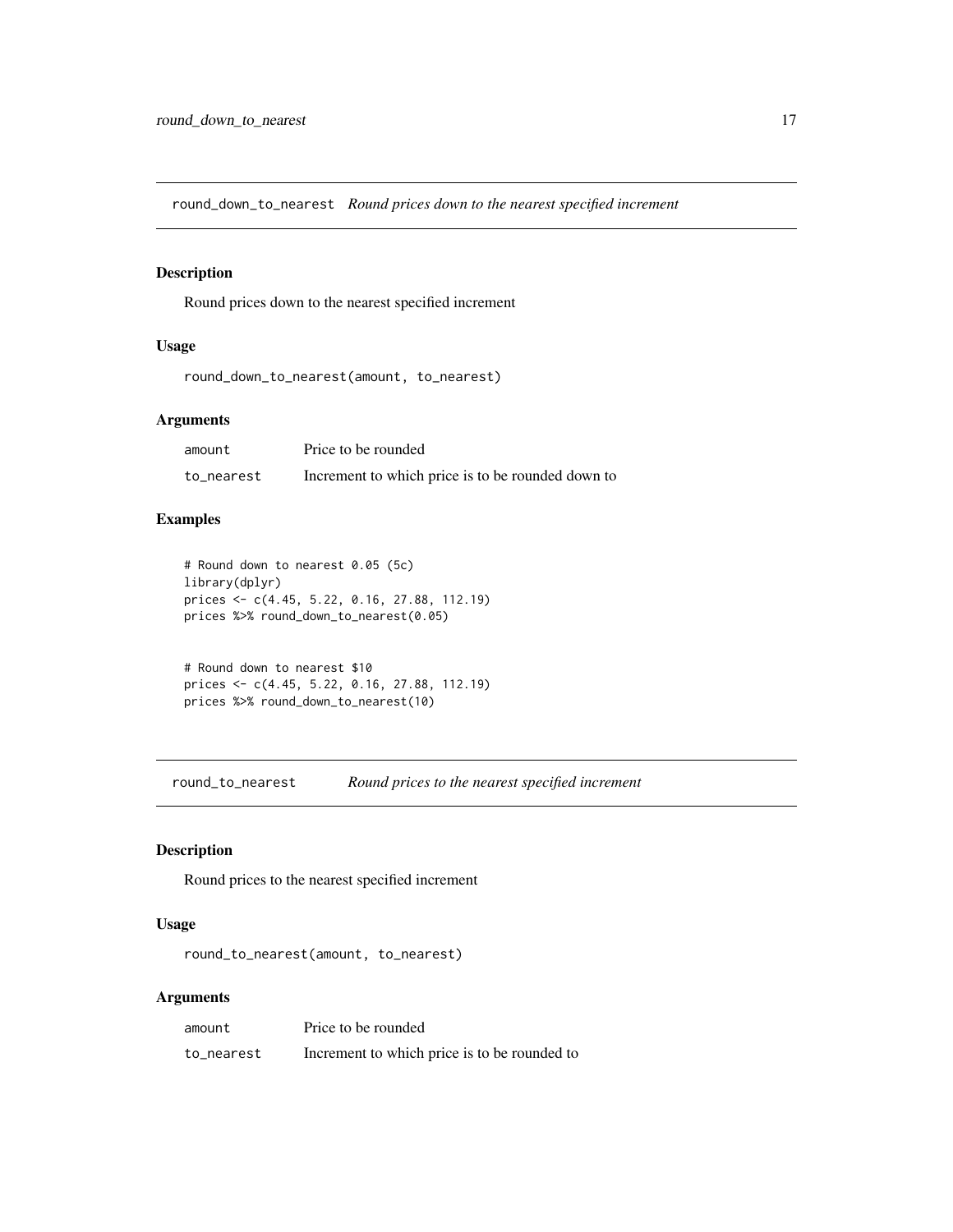## Examples

```
# Round to nearest 0.05 (5c)
library(dplyr)
prices <- c(4.45, 5.22, 0.16, 27.88, 112.19)
prices %>% round_to_nearest(0.05)
```

```
# Round to nearest $10
prices <- c(4.45, 5.22, 0.16, 27.88, 112.19)
prices %>% round_to_nearest(10)
```
round\_up\_to\_nearest *Round prices up to the nearest specified increment*

## Description

Round prices up to the nearest specified increment

#### Usage

round\_up\_to\_nearest(amount, to\_nearest)

#### Arguments

| amount     | Price to be rounded                             |
|------------|-------------------------------------------------|
| to_nearest | Increment to which price is to be rounded up to |

```
# Round up to nearest 0.05 (5c)
library(dplyr)
prices <- c(4.45, 5.22, 0.16, 27.88, 112.19)
prices %>% round_up_to_nearest(0.05)
```

```
# Round up to nearest $10
prices <- c(4.45, 5.22, 0.16, 27.88, 112.19)
prices %>% round_up_to_nearest(10)
```
<span id="page-17-0"></span>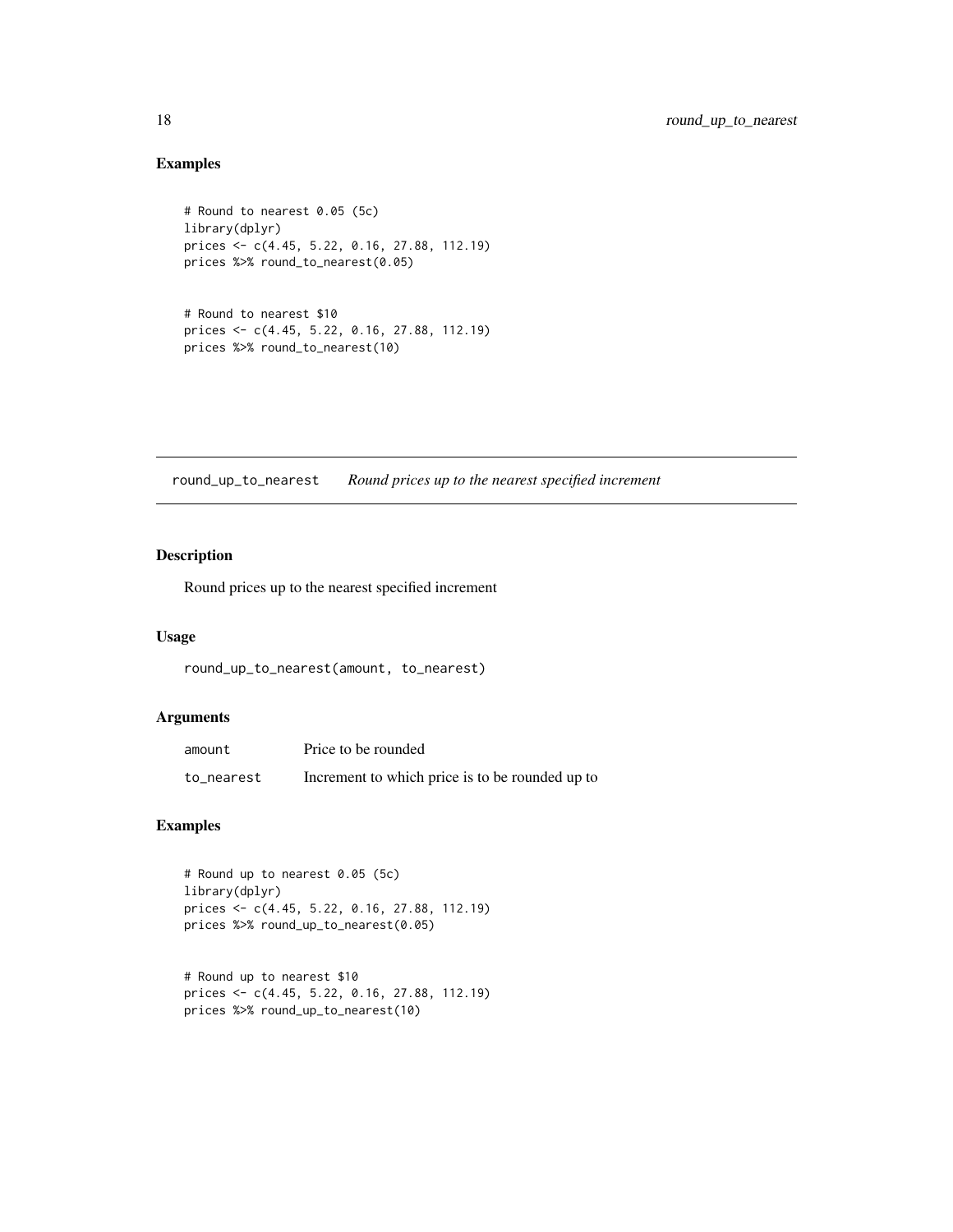<span id="page-18-0"></span>show\_countries *Show available country codes*

#### Description

'show\_countries' calls the World Bank API and retrieves a list of available countries and regions

## Usage

```
show_countries()
```
#### Value

A data.frame of countries available to query using the World Bank API

#### Examples

```
# Simply call show_countries() to receive a dataframe of all countries (and regions) and their
# iso2Code
```

|   |               | # show_countries() |              |
|---|---------------|--------------------|--------------|
| # |               | iso2Code           | country_name |
| # |               | AW                 | Aruba        |
| # | $\mathcal{P}$ | AF                 | Afghanistan  |
| # | २             | A9                 | Africa       |
| # | 4             | AO                 | Angola       |
| # | <b>Etc</b>    |                    |              |

url\_all\_results *Generate a World Bank API URL that will return all results for a given indicator in JSON format*

## Description

results and returns JSON format

## Usage

```
url_all_results(original_url)
```
## Arguments

original\_url A World Bank API URL. E.g. "http://api.worldbank.org/v2/country".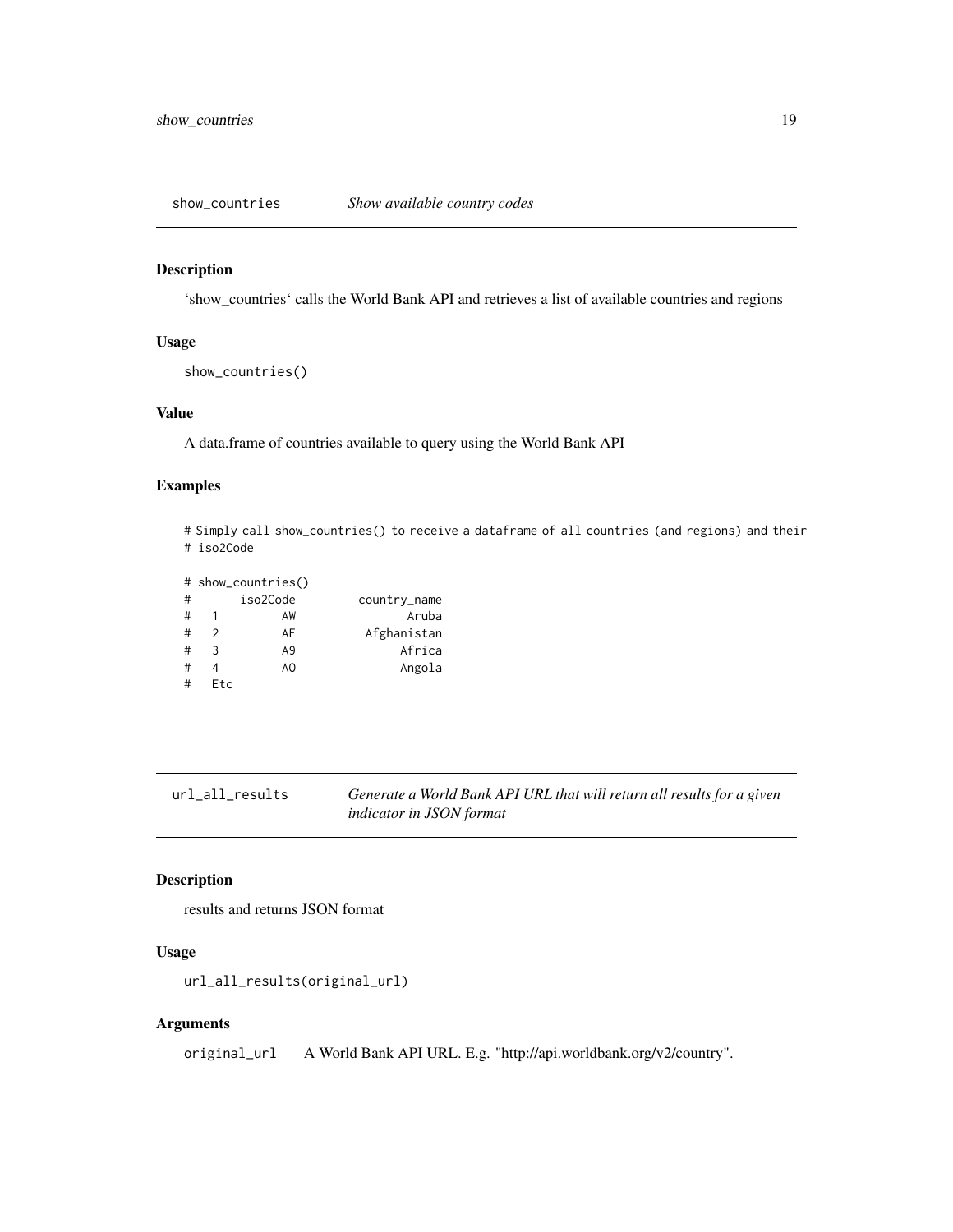## Value

A character vector

- # Provide a World Bank API URL and `url\_all\_results` will convert it into one with all results
- # for that indicator
	- original\_url <- "http://api.worldbank.org/v2/country" # Note: no ?format=json on url url\_all\_results(original\_url)
- # "http://api.worldbank.org/v2/country?format=json&per\_page=304"